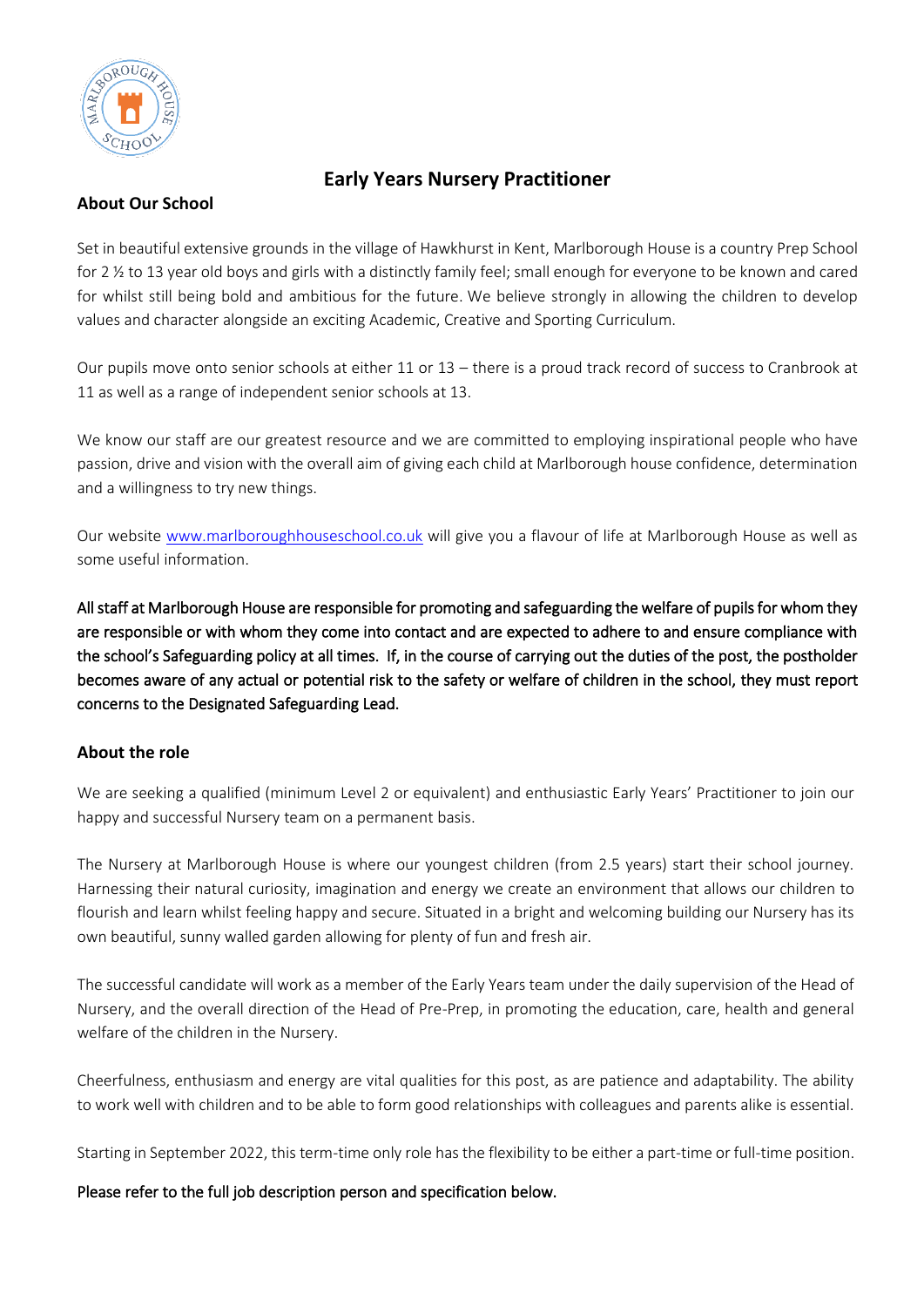**Pre-employment checks**: Marlborough House School is committed to safeguarding and promoting the welfare of children and young people. Applicants must undergo child protection screening, including checks with past employers, and Disclosure and Barring Service.

### Outline Terms and Conditions

Period of employment: Permanent position starting in September 2022.

Working hours: Can be either a part-time or full-time position, term time only. Hours to be discussed at interview. Additional attendance will also be required from time to time for events such as INSET, training days, Open Days, Prize-giving and School events.

Salary: Salary will be according to the Marlborough House pay scale. The School will comply with its legal obligations in relation to the provision of access to a pension scheme. Lunch is provided during term time.

#### How to apply

Please complete both required application forms which can be downloaded from the School website [www.marlboroughhouseschool.co.uk/](http://www.marlboroughhouseschool.co.uk/staffvacancies) and return, electronically (in MS Word format please) to [recruitment@marlboroughhouseschool.co.uk](mailto:recruitment@marlboroughhouseschool.co.uk) or by post to the school in an envelope marked RECRUITMENT.

Please note that only applications which are on school application forms can be accepted and that applications received after the closing date will not be considered for shortlisting.

# Closing date for applications: 9am Wednesday 29<sup>th</sup> June 2022

It is expected that interviews will take place on Friday 1st July 2022, however, interviews for shortlisted candidates may take place prior to the closing date therefore early applications are encouraged.

#### Required start date: September 2022

# Early Years Practitioner Job Description

The Early Years' Practitioner plays a vital pastoral and academic role in the school caring for children who are receiving their education at Marlborough House. This role is an essential part of the team and their contribution to the ethos of the school is valued and respected. The practitioner will need to work closely with the Head of Nursery in performing this role and will be given every encouragement and assistance to fulfil the various duties and responsibilities.

# Responsible to the Head of Pre-Prep, and working under the direction of the Head of Nursery, the main areas of responsibility are:

- To understand and deliver the EYFS curriculum under the guidance of the Head of Nursery and to support the learning and participation of pupils in all curriculum areas.
- To carry out regular observations and record these as instructed.
- To continually liaise with the Head of Nursery and other EYFS practitioners.
- To act as a role model to the children in the Nursery and encourage high standards of behaviour with particular attention paid to our School values.
- To assist in ensuring the setting is stimulating through relevant displays and resources and maintain an attractive working environment.
- To ensure that furniture and play equipment is kept in a good state of repair and to support with general housekeeping issues.
- To encourage the children to develop a sense of responsibility especially when supervising play and to liaise with other staff as necessary as regards any specific problems which pupils are experiencing when in your care.
- To carry out break duties and lunchtime supervision daily and to attend staff meetings and INSET when required.